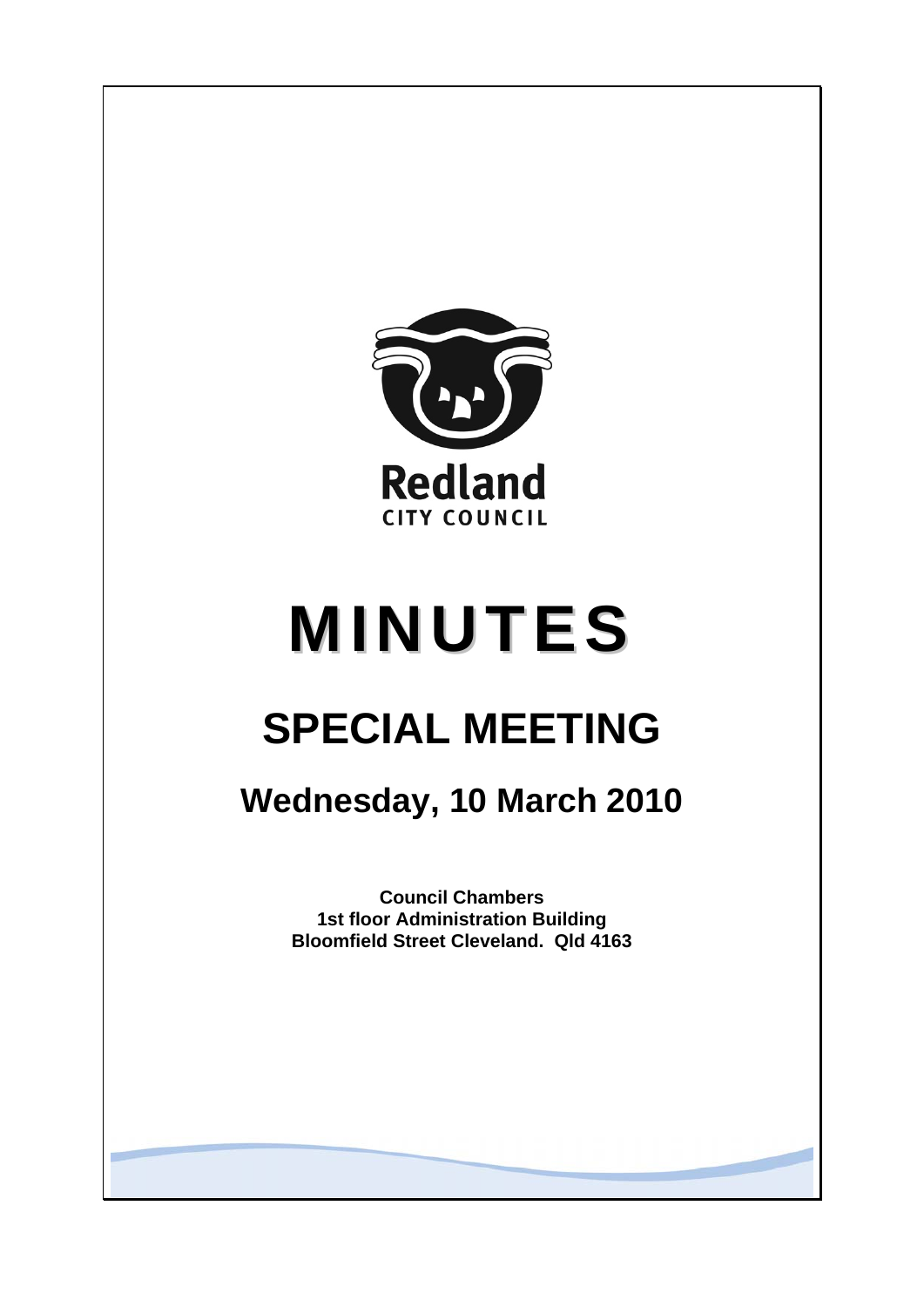### **TABLE OF CONTENTS**

| <b>ITEM</b>  |                                             | <b>SUBJECT</b>                                                                                  | <b>PAGE NO</b> |
|--------------|---------------------------------------------|-------------------------------------------------------------------------------------------------|----------------|
| 1            |                                             |                                                                                                 |                |
| $\mathbf{2}$ | RECORD OF ATTENDANCE AND LEAVE OF ABSENCE 1 |                                                                                                 |                |
| 3            |                                             |                                                                                                 |                |
| 4            |                                             |                                                                                                 |                |
|              | 4.1                                         |                                                                                                 |                |
|              | 4.1.1                                       | ALLCONNEX WATER BOARD APPOINTMENTS AND<br><b>AMENDMENT TO INTERIM PARTICIPATION AGREEMENT 2</b> |                |
| 5            |                                             | <b>MEETING CLOSURE.</b>                                                                         |                |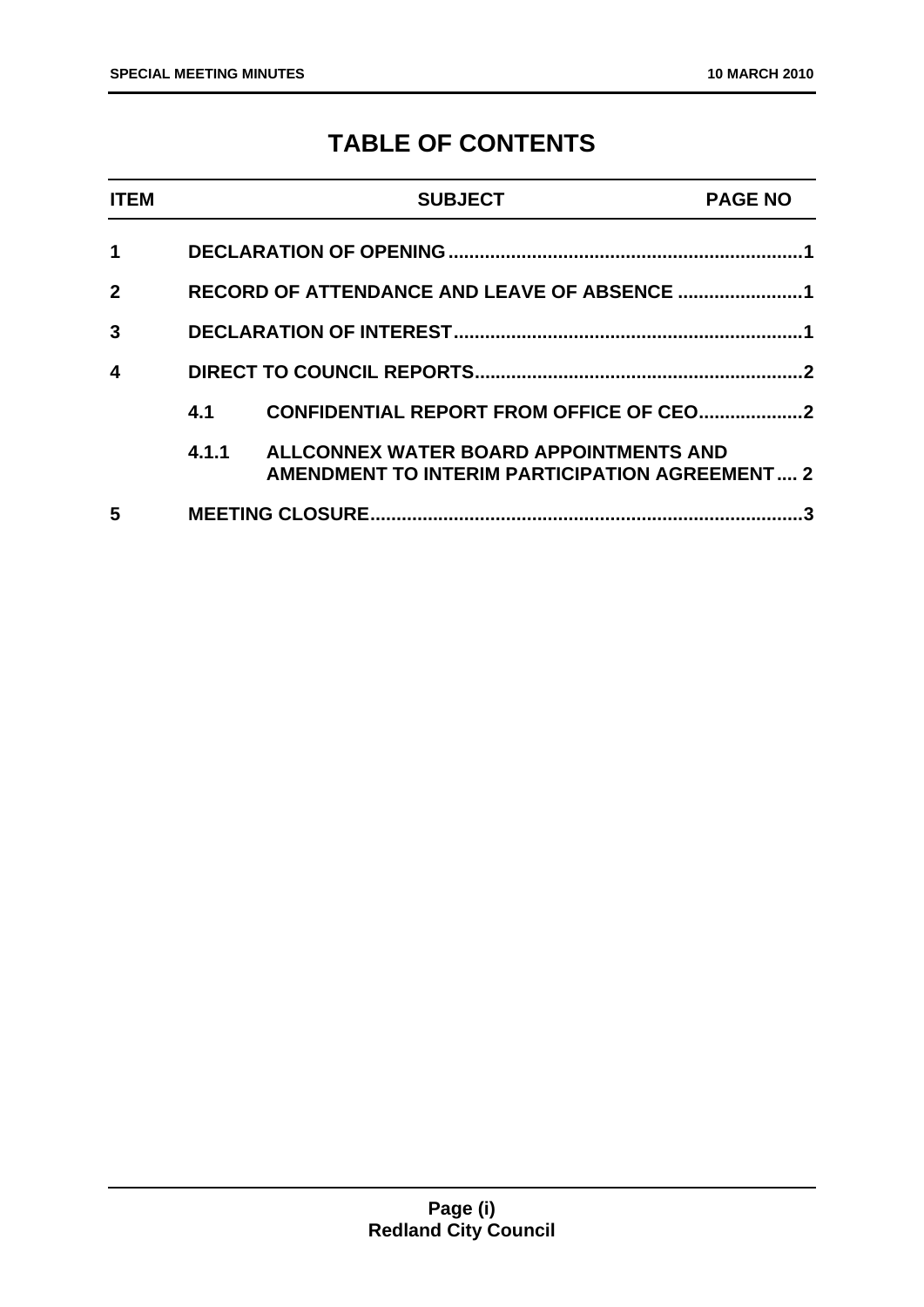#### **1 DECLARATION OF OPENING**

The Mayor declared the meeting open at 11.30am.

#### **2 RECORD OF ATTENDANCE AND LEAVE OF ABSENCE**

#### **PRESENT:**

| Members:                           |                                                      |
|------------------------------------|------------------------------------------------------|
| Cr M Hobson PSM                    | Mayor                                                |
| Cr T Bowler                        | Deputy Mayor and Councillor Division 6               |
| Cr W Boglary                       | <b>Councillor Division 1</b>                         |
| Cr C Ogilvie                       | Councillor Division 2 – entered at 11.35am           |
| Cr D Henry                         | <b>Councillor Division 3</b>                         |
| Cr J Burns                         | <b>Councillor Division 4</b>                         |
| Cr B Townsend                      | <b>Councillor Division 5</b>                         |
| <b>Cr M Elliott</b>                | <b>Councillor Division 7</b>                         |
| <b>Cr K Reimers</b>                | <b>Councillor Division 8</b>                         |
| Cr K Williams                      | <b>Councillor Division 9</b>                         |
| Cr H Murray                        | <b>Councillor Division 10</b>                        |
| <b>Executive Leadership Group:</b> |                                                      |
| Mr G Stevenson PSM                 | <b>Chief Executive Officer</b>                       |
| Mr G Underwood                     | General Manager Planning & Policy                    |
| Mr G Soutar                        | <b>General Manager Redland Water</b>                 |
| Mr N Clarke                        | <b>General Manager Governance</b>                    |
|                                    |                                                      |
| Minutes:                           |                                                      |
| Mrs J Thomas                       | Acting Team Leader Corporate Meetings &<br>Registers |
| Mr P Bucknell                      | <b>Acting General Manager Corporate Services</b>     |

#### **3 DECLARATION OF INTEREST**

The Mayor reminded Councillors of their obligations under sections 244 and 246A of the *Local Government Act 1993*.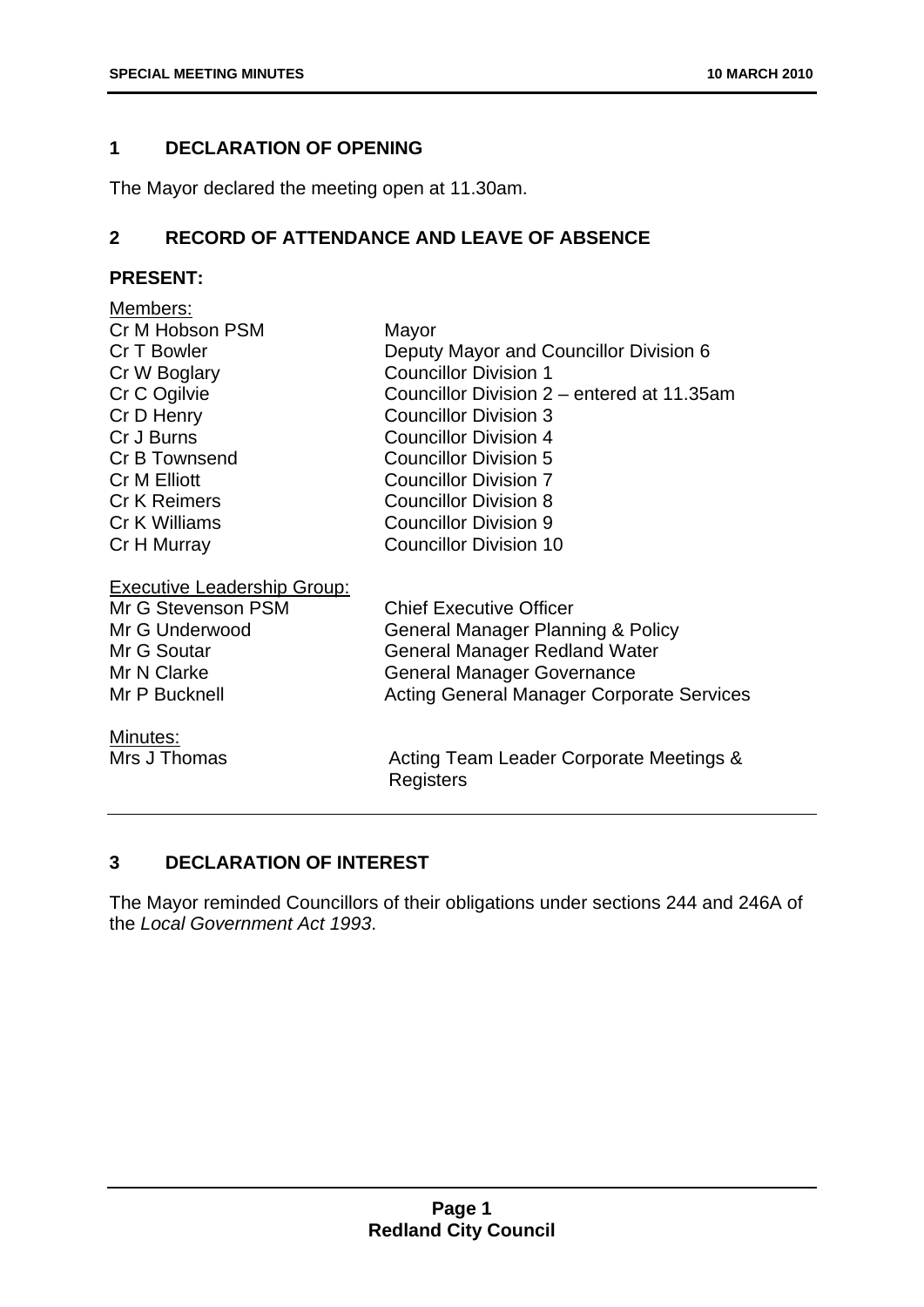#### **4 DIRECT TO COUNCIL REPORTS**

#### **MOTION TO CLOSE MEETING**

| Moved by:    | <b>Cr Williams</b> |
|--------------|--------------------|
| Seconded by: | <b>Cr Bowler</b>   |

That the meeting be closed to the public to discuss item 4.1.1.

CARRIED

#### **MOTION TO REOPEN MEETING**

| Moved by:    | <b>Cr Williams</b> |
|--------------|--------------------|
| Seconded by: | <b>Cr Elliott</b>  |

That the meeting be again opened to the public.

CARRIED

#### **4.1 CONFIDENTIAL REPORT FROM OFFICE OF CEO**

#### **4.1.1 ALLCONNEX WATER BOARD APPOINTMENTS AND AMENDMENT TO INTERIM PARTICIPATION AGREEMENT**

| <b>Dataworks Filename:</b>       | <b>GOV WRAD - WB3 Establishment Group</b>               |
|----------------------------------|---------------------------------------------------------|
| Attachment:                      | <b>Amended Interim Participation Agreement</b>          |
| <b>Responsible Officer Name:</b> | <b>Gary Stevenson</b><br><b>Chief Executive Officer</b> |
| <b>Author Name:</b>              | <b>Gary Stevenson</b><br><b>Chief Executive Officer</b> |

#### **EXECUTIVE SUMMARY**

The meeting was closed to the public to discuss a report from the Chief Executive Officer dated 9 March 2010 in this matter, pursuant to Section 463(1)(h) of the *Local Government Act 1993*: *"(h) other business for which a public discussion would be*  likely to prejudice the interests of the local government or someone else, or enable a *person to gain a financial advantage."*